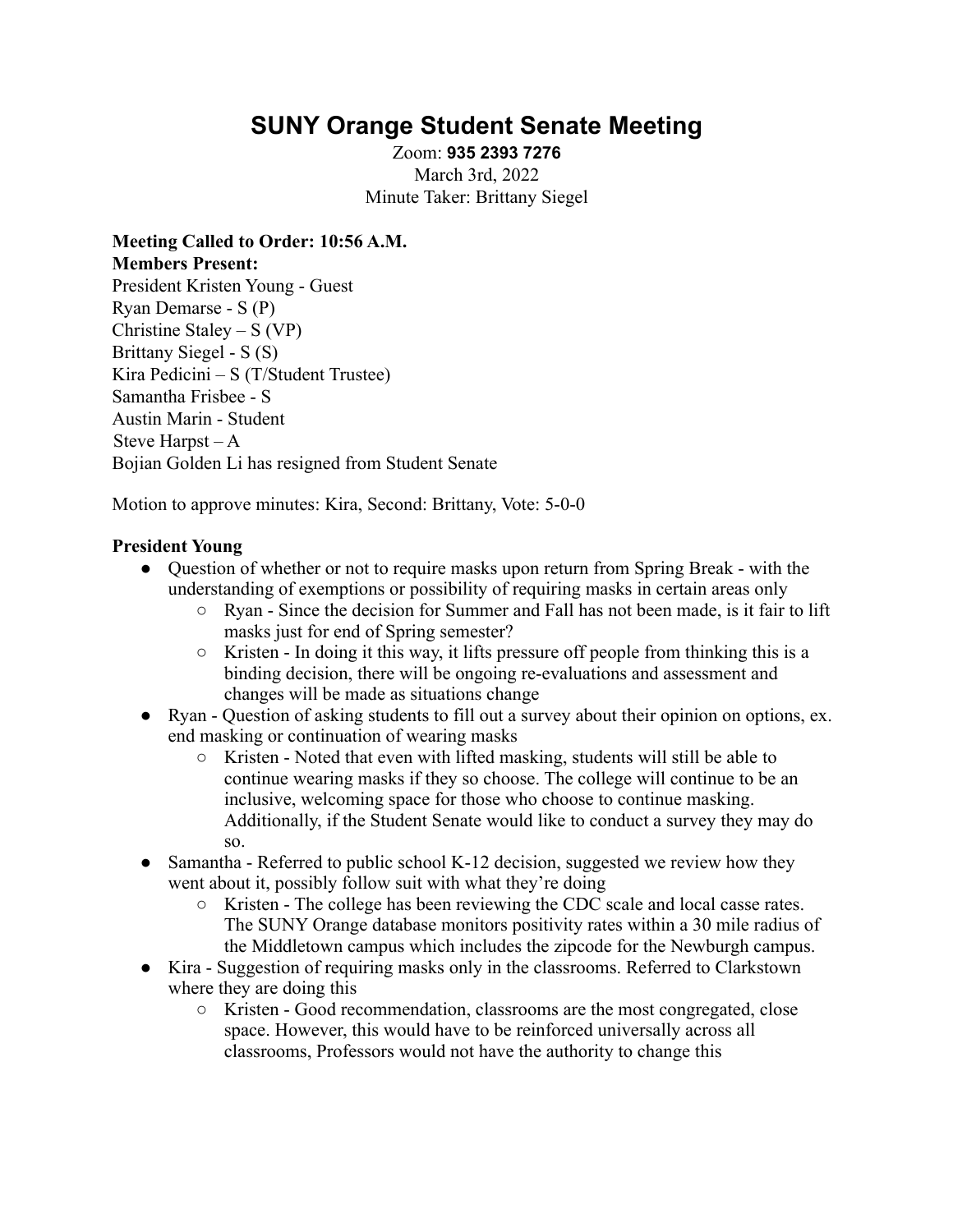- Ryan Would masks be required for sports?
	- Kristen If we follow the classroom masking idea, no they would not be required because it would not be a classroom setting. There would be exemptions such as physical activity classes where a mask would interfere with safely executing physical activities
- Ryan Seems reasonable to require masks in classrooms with the consideration of class length, some classes run longer than 50 minutes and should have 'mask breaks' for students to exit the classroom to take off their masks in the hallway for a little while before returning to class. Additionally, are there case rates specifically for the Newburgh campus?
	- Kristen Case rates for Newburgh are not accessible, but are included within the 30 mile radius data
- Ryan Is the college monitoring what local grades K-12 are doing?
	- Kristen Yes, the college has been keeping track of this information
- Samantha What is in the future of the college in promoting that community college is a better option than going away, giving the same education as that of applying to a four year school after high school?
	- Kristen Would like to turn this around and ask you what you would tell me about what would have made a difference to you? Mention of affordability, accessibility, high quality learning for less
	- Samantha Pandemic played a role in decision to not go away, also family member's positive experience
	- Kristen Does that make a big difference? Knowing someone who had a positive experience? If someone you went to high school with returned after attending SUNY Orange and shared their experience would it mean more to you than hearing about SUNY Orange through social media?
	- Samantha Yes, because social media is less personal and is different than hearing from peers
- Kira Brought up the point about socialization factor, socialization among students has been hard with the pandemic, understandably, but if a student cannot get the college experience they may want to go somewhere else
	- Kristen This is a transition period, student expectations are hard to anticipate, difficult to know if students are going to want experiences such as bringing back the game room, work study etc.
	- Steve mentioned that BOA had well attended remote programs at the height of the pandemic but numbers have been dropping. There seems to be a shift toward more demand for in person activities
- Ryan Brought up there is a blend of students, some of which want to be on campus and others who have grown accustomed to remote and should still have that option available
	- A hybrid environment may be best to accommodate everyone
		- Kristen From a planning standpoint, it is difficult to anticipate numbers for incoming students in the Fall as far as in-person vs. remote demand
		- Steve There will be a learning curve as far as moving forward, student input will be very important
		- Austin Agreed, students should have an option to be remote, a hybrid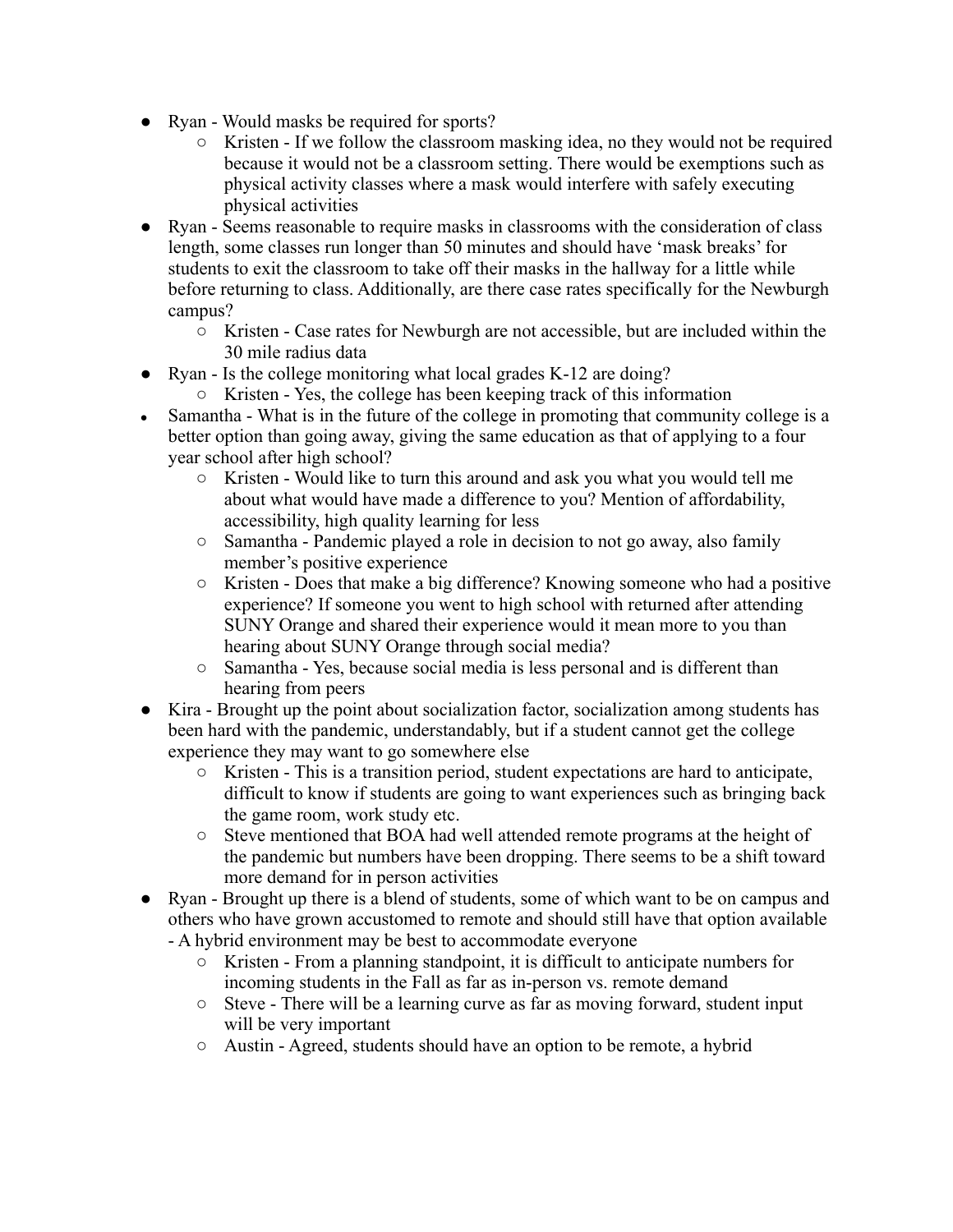environment would be good, and it creates respect for student decisions

- Brittany Going back to the Mask Mandate being lifted and talking about in-person vs. remote, something that should be noted are the vaccination rates at the college, all students on campus (except those with exemptions) have been fully vaccinated and the college is working on getting those eligible for a booster boosted
	- Kristen Yes, and 85% of faculty/staff have also been vaccinated
- Brittany How are the advocacy meetings going so far? Have you noticed if there has been more positive feedback on any one particular advocacy point compared to others?
	- $\circ$  Kristen All visits with the seven elected officials have been completed. The Governor's support for expansion of childcare centers and SUNY Orange's viewpoint of providing funding to keep existing childcare centers operational has received positive feedback from all officials. The officials understand the need for a funding floor and have an effective outlook for approval of what is already in Governor's proposed budget as well as including what has been asked for
- Ryan Are there any updates in regards to the Newburgh cafeteria? Are there any updates for the Food Tech Program?
	- Kristen Yes, the Executive Director position has been posted and the college has been receiving applications, a search committee will be reviewing the applications
- General questions/any follow ups?
- Brittany Going back to the topic of masking, should there be a buffer of maybe two weeks between return from Spring Break and lifting the masks? Based on what I'm learning in my public health classes about prevalence, incidence, and patterns of case numbers, it seems since a lot of people go away for spring break or at least have more exposure than normal from going out places, there will likely be a spike in cases. Should we wait until maybe mid-April to lift masks?
	- Kristen This point has been raised. The college is continuing internal surveillance. There is testing being done the week of March 7th prior to spring break and again the week after the return from spring break. The testing beijing done the week after the week returning from spring break will catch any positive cases that developed from spring break
- Ryan About the masking, could a form be sent out weekly to professors to fill out about student engagement in the classrooms with masking - overall general feedback about how students are in the classroom with masks on
	- Steve Is this a way to get ongoing feedback?
	- Ryan Yes, does the college still use the Campus Clear App?
	- Kristen The app was retired and is no longer used
- Kristen Thank you, the feedback helps greatly. Please have something in writing officially from the Senate about masking by March 11th
- Ryan will send out a shared Google doc for Student Senators to work on collaboratively

## **STUDENT SENATE MINUTES CONTINUED - NEXT PAGE**